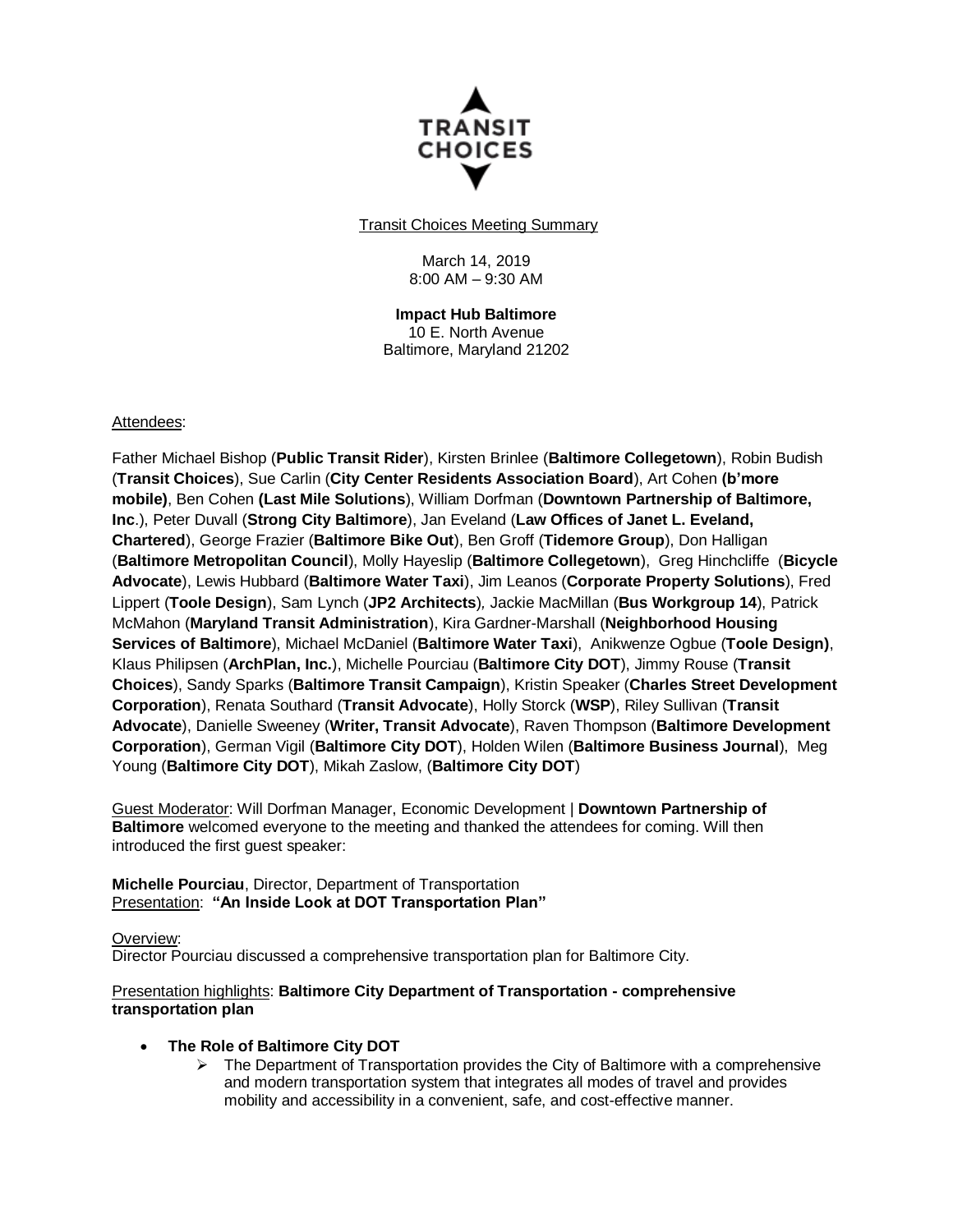- **The Department of Transportation is…**
	- $\triangleright$  A multi-modal transportation agency responsible for providing a safe and sustainable transportation system and protecting and enhancing the public space.
- **Challenges**
	- $\triangleright$  Baltimore does not currently have a comprehensive transportation plan
		- 1. Where are we going?
		- 2. How do we get there?
		- 3. What do we need to get there?
- **Comprehensive Transportation Plan**
	- $\triangleright$  This plan is about MOBILITY how we will get around our city.
	- $\triangleright$  It will provide a focus for a vision through 2045, which embraces:
		- Equity Innovation
		-
		- **Sustainability**
- **The plan will reflect the changes in our city:**
	- $\triangleright$  Shared mobility Uber and Lyft, scooter and bikeshare
	- $\triangleright$  Demographics Who lives here?
	- $\triangleright$  Land use Where do people live, work, and play?
	- $\triangleright$  Travel patterns Where are people going?
- **Phases of the Comprehensive Transportation Plan Development**
	- **Phase I**: Establish a planning baseline of the City today, Summer 2018 Winter 2018
	- **Phase II**: Build awareness of the project among the public and stakeholders, Winter 2018 – Summer 2019
- **Phase III:** Develop the Comprehensive Transportation Plan with a robust public participation program, Summer 2019 – Winter 2020

# **Contact:**

417 E. Fayette Street 5th Floor Baltimore, MD 21202 (443) 984-4092 Theo Ngongang Theo.Ngongang@baltimorecity.gov Mikah Zaslow Mikah.Zaslow@baltimorecity.gov [https://transportation.baltimorecity.gov](https://transportation.baltimorecity.gov/)

## Additional Comments:

- Baltimore City needs a comprehensive transportation plan that is focused on mobility and equity.
- The department of transportation is encouraging public engagement to weigh in on the proposed transportation plan which will coalesce into a city wide plan. They will engage with 256 communities to solicit comments and feedback.
- The city has collected transportation "wish lists" from community groups and neighborhoods which have been used to develop a baseline for the transportation plan.
- The department of transportation has created a database and searchable map that will allow people to look at the recommendations all over the city.
- The department of transportation hopes to issue a request for proposals within the next two months to help the city create a comprehensive transportation plan.
- The prioritization of resources to create a comprehensive transportation plan for the city will be a challenge.
- The adoption of "Complete Streets" into the comprehensive plan must be done now.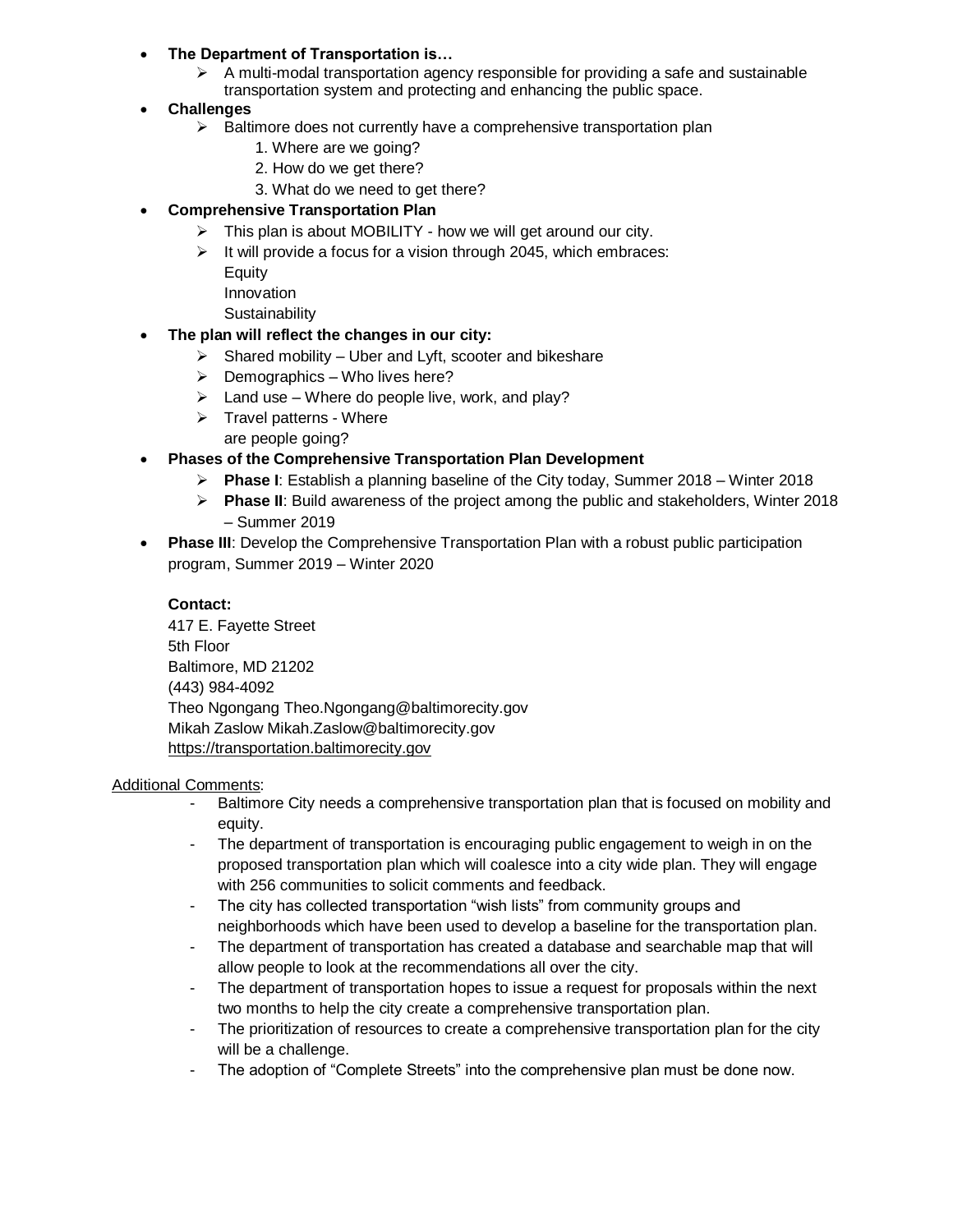Second Presentation**: "Recommendations from the Transit Choices Dockless Scooters and Bikes Committee"**

Presenters: **Ren Southard, Kira Gardner-Marshall, Sam Lynch**

Committee Members: **Chris Firehock, Kira Gardner-Marshall, Sam Lynch Brian Seel, Ren Southard and Tim Wilke**

*Overview: Committee members shared their recommendations and suggestions for the improvement of the Dockless Vehicle Pilot Program.*

## Presentation highlights: **RECOMMENDATIONS FOR DOCKLESS SCOOTERS & BICYCLES**

- **Process**
	- $\triangleright$  Committee shared & reviewed materials Articles & case studies Master plans & manuals
	- $\triangleright$  Worked together to compile a list of recommendations
	- $\triangleright$  Vetted and narrowed list Which ideas are most applicable to Baltimore? What constraints are present?
- **Recommendations - Gather additional data & information** 
	- $\triangleright$  Aim for a demographic sample that more closely reflects the population of Baltimore
	- $\triangleright$  Hold listening sessions or pop-ups in strategic locations to attract under-represented groups
	- $\triangleright$  Engage community in mapping to identify additional areas of opportunity
- **Recommendations - Promote education for riders & pubic** 
	- $\triangleright$  Require vendors to provide education to riders and community members
	- $\triangleright$  Engage public through a series of non-traditional outreach efforts consider pairing educational outreach with data collection efforts
	- $\triangleright$  Educational opportunities include traffic laws, safety, parking, etc.
- **Recommendations - Share data freely with stakeholders**
	- $\triangleright$  Require vendors to improve access to data, and quality and frequency of reporting
	- $\triangleright$  Ensure that PIA (Public Information Act) requests are fulfilled in a timely manner by vendors
	- $\triangleright$  Create a feedback loop
	- $\triangleright$  Engage non-profit partners
- **Recommendations - Use data to deploy resources**
	- Consider revising the 2015 DOT Bicycle Master Plan based on new ridership patterns
	- Use data to build on CIP requests for FY 2021 and beyond
	- $\triangleright$  Overlay TOD (Transit Oriented Development) zoning to look for first- and last-mile connection opportunities that could be fulfilled by nontraditional transit options like scooters & bike
- **Recommendations - Focus on parking for scooters & bicycles**
	- $\triangleright$  Develop strategies for non-permanent parking areas (spray chalk, temporary and movable parking structures, etc.)
	- $\triangleright$  Create a measure for effectiveness of parking areas and revise locations as necessary
	- $\triangleright$  Include parking as a component of the educational outreach efforts
- **Recommendations - Create a way to report misuse**
	- $\triangleright$  Work with vendors to develop an easy method to identify repeat rule-breakers
	- $\triangleright$  Highly visible phone number or app to report misuse to vendors
	- $\triangleright$  Require vendors to enforce rules through suspension of accounts or other methods

### Additional Comments: